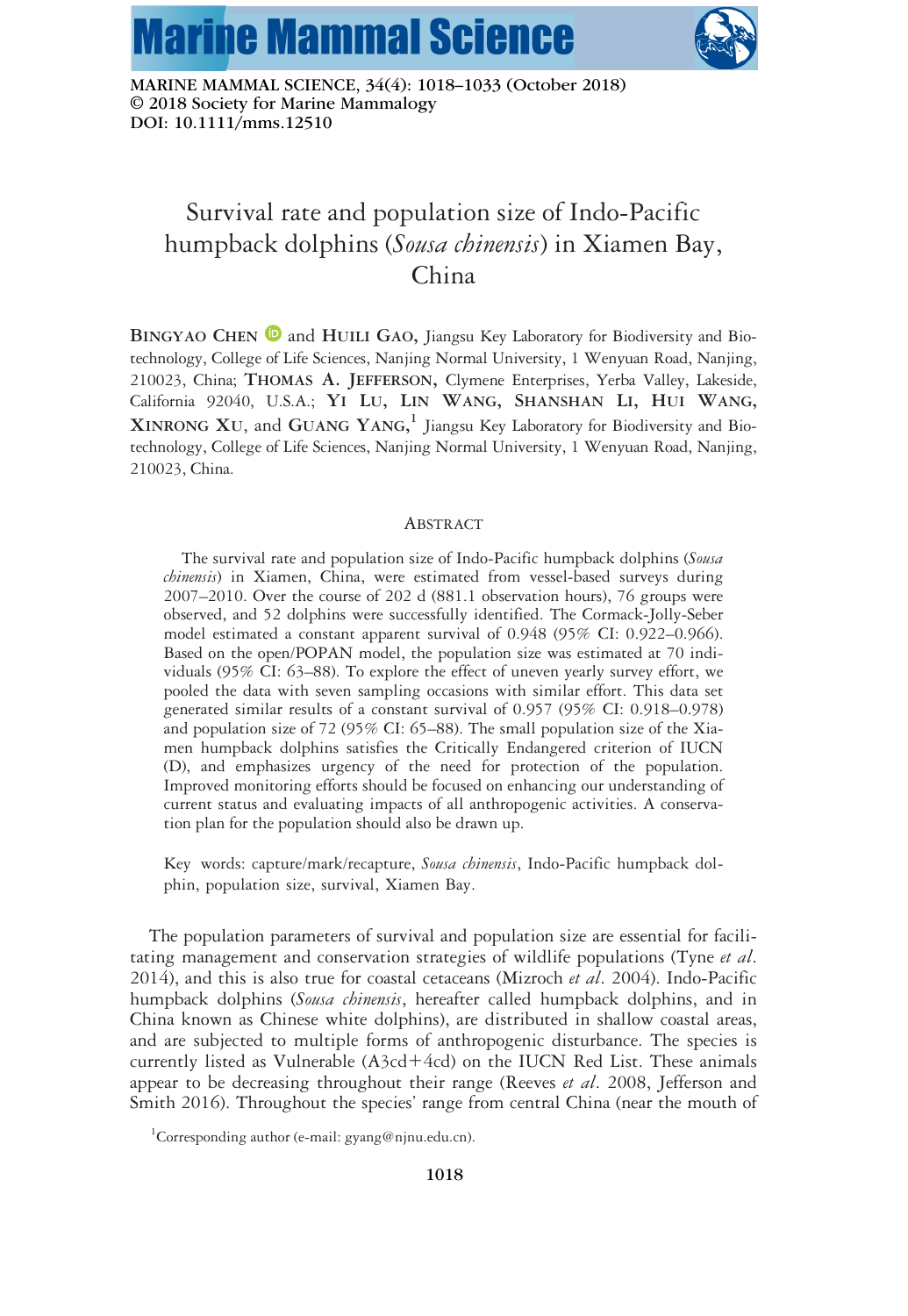the Yangtze River) in the east, southward throughout Southeast Asia, and westward around the coastal rim of the Bay of Bengal to at least the Orissa coast of eastern India (Jefferson and Rosenbaum 2014), population assessments have been carried out in only a few regions (see Xu et al. 2015, Jefferson and Smith 2016). Further, estimates of survival  $(S)$  for this species are rarely available (but see Huang *et al.* 2012, Wang et al. 2012, Smith et al. 2015). Estimates of survival and population size would be useful for assessing the status of these populations.

Some populations, especially those in Chinese waters, are facing serious threats. The Eastern Taiwan Strait population (now listed as a subspecies, S. c. taiwanensis; Wang et al. 2016) has been listed as Critically Endangered (C2aiii, fewer than 250 mature individuals, a continuing decline, and at least 90% are found in one population) (Reeves et al. 2008). Coastal development projects are damaging to the environment of Taiwan's humpback dolphins. Without effective and precautionary in situ conservation efforts, their continued existence in the coastal waters of western Taiwan has been deemed unlikely (Wang et al. 2007). Under increasing anthropogenic pressure, 74% of the current Pearl River Estuary "population" is projected to be lost after three generations, which would satisfy the criterion of Endangered for IUCN (A3) (Huang et al. 2012).

The humpback dolphin population in Xiamen has not been evaluated under the IUCN criteria previously, perhaps in part because its population ("subpopulation" in IUCN terminology) distinctness has not been confirmed. Throughout this paper, the Xiamen dolphins are assumed to be a distinct population. Like the Eastern Taiwan Strait population, Xiamen humpback dolphins also face serious anthropogenic impacts (see Table 1). Its population size of fewer than 100 (Jefferson and Hung 2004; Liu and Huang 2000; Chen et al. 2008, 2009) is similar to that of the Eastern Taiwan Strait population (Wang et al. 2007), and is well below that of the Pearl River Estuary (2,637 dolphins in the mid-2000s, see Jefferson and Smith 2016), Beibu Gulf (393–506, Chen et al. 2016), and Zhanjiang populations  $(1.485, 1.485)$ Xu et al. 2015) (Table 1). In the past two decades, anthropogenic activities have increased greatly, e.g., at least five ports and five bridges have been constructed or are currently under construction in their habitat. At least one dolphin was considered to have been killed by an underwater explosion for clearing the navigation channel (Wang et al. 2003). Some identified individual humpback dolphins showed injuries possibly caused by fishing net entanglement or collisions with vessels (Fig. 1). In light of the above considerations, there is an urgent need to estimate population parameters such as survival and population size for management and conservation of this population.

Photographic capture/mark/recapture (CMR) is a common technique used to estimate survival and population size of cetaceans (Buckland 1990, Conn et al. 2011, Rosel et al. 2011, Cantor et al. 2012), and this method has previously been applied to humpback dolphins (Chen et al. 2009, Wang et al. 2012). It is particularly wellsuited to small populations with distinctive individuals that are restricted to small home ranges in shallow coastal waters (Wang et al. 2012). In Xiamen, our team has used CMR to calculate population size in the past (Chen et al. 2009). But, the photographic capture probability was low at the beginning of that study, due to the researchers being unfamiliar with photographic technology. In the present study, we therefore used CMR data collected during 2007 to 2010 (with similar photographic effort) to re-estimate current population size and to calculate  $S$  for the first time. These data provide crucial information necessary for assessing the current population status and updating the IUCN status of the Xiamen population.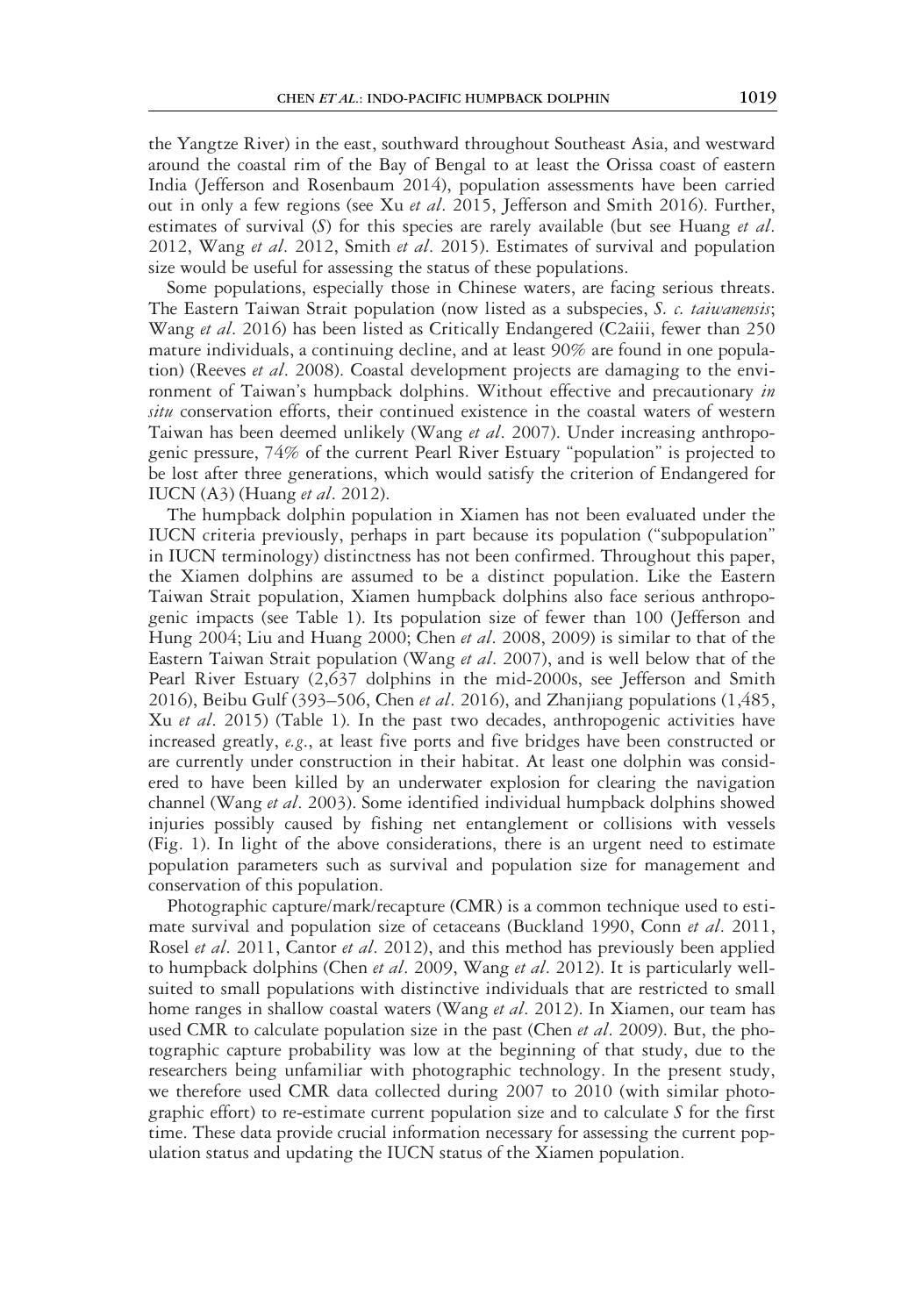|                                                                                                                                                                                                                         |                                    | Eastern Taiwan       |                   |                    |                |  |
|-------------------------------------------------------------------------------------------------------------------------------------------------------------------------------------------------------------------------|------------------------------------|----------------------|-------------------|--------------------|----------------|--|
|                                                                                                                                                                                                                         | Hong Kong/PRE                      | Strait               | Xiamen            | Beibu Gulf         | Zhanjiang      |  |
| Population size                                                                                                                                                                                                         | 2,637                              | 74 <sup>a</sup> -99  | $70 - 78$         | 398-444            | 1,485          |  |
| Adult proportion                                                                                                                                                                                                        | 60%-75%, about<br>1,560-1,950      | 50%-60%, 37-59       | 40%-72.7%, 28-57  | $<$ 50%, $<$ 222   | 36%, 535       |  |
| Trend                                                                                                                                                                                                                   | decreasing                         | decreasing           | decreasing        | unknown            | unknown        |  |
| Distinct social communities                                                                                                                                                                                             | Yes                                | Yes                  | Yes               | Yes                | unknown        |  |
| Distribution Range (km <sup>2</sup> )                                                                                                                                                                                   | Probably $< 5,000$                 | 515                  | About 700         | At least 410.5     | 1,500          |  |
| Anthropogenic impact level <sup>b</sup>                                                                                                                                                                                 |                                    |                      |                   |                    |                |  |
| UCN RL category <sup>c</sup>                                                                                                                                                                                            | EN(A3b)                            | CR (C2a (ii), D      | CR(D)             | EN (D)             | Not evaluated  |  |
| References                                                                                                                                                                                                              | Jefferson 2000, Chen               | Wang et al. $2007$ , | Liu and Huang     | Chen et al. $2016$ | Xu et al. 2015 |  |
|                                                                                                                                                                                                                         | et al. 2010, Huang                 | 2016; Dungan         | 2000; Chen et al. |                    |                |  |
|                                                                                                                                                                                                                         | et al. 2012, Jeffer-               | et al. 2011, 2015    | 2008, 2009, 2011; |                    |                |  |
|                                                                                                                                                                                                                         | 2016, Karczmarski<br>son and Smith |                      | present study     |                    |                |  |
|                                                                                                                                                                                                                         | et al. 2016                        |                      |                   |                    |                |  |
| $\mathbb{P}$ Two of the authors (BC, TAJ), who have experience with multiple populations, estimated the order among the five populations, 1-3: heavy<br>"Number of identified humpback dolphin from Dungan et al. 2015. |                                    |                      |                   |                    |                |  |
| to light.                                                                                                                                                                                                               |                                    |                      |                   |                    |                |  |

Table 1. Population parameters of five putative Indo-Pacific humpback dolphin populations in Chinese waters. Ningde, Shantou and Sanya Table 1. Population parameters of five putative Indo-Pacific humpback dolphin populations in Chinese waters. Ningde, Shantou and Sanya

'CR, Critically Endangered, EN, Endangered. to light.<br><sup>c</sup>CR, Critically Endangered, EN, Endangered.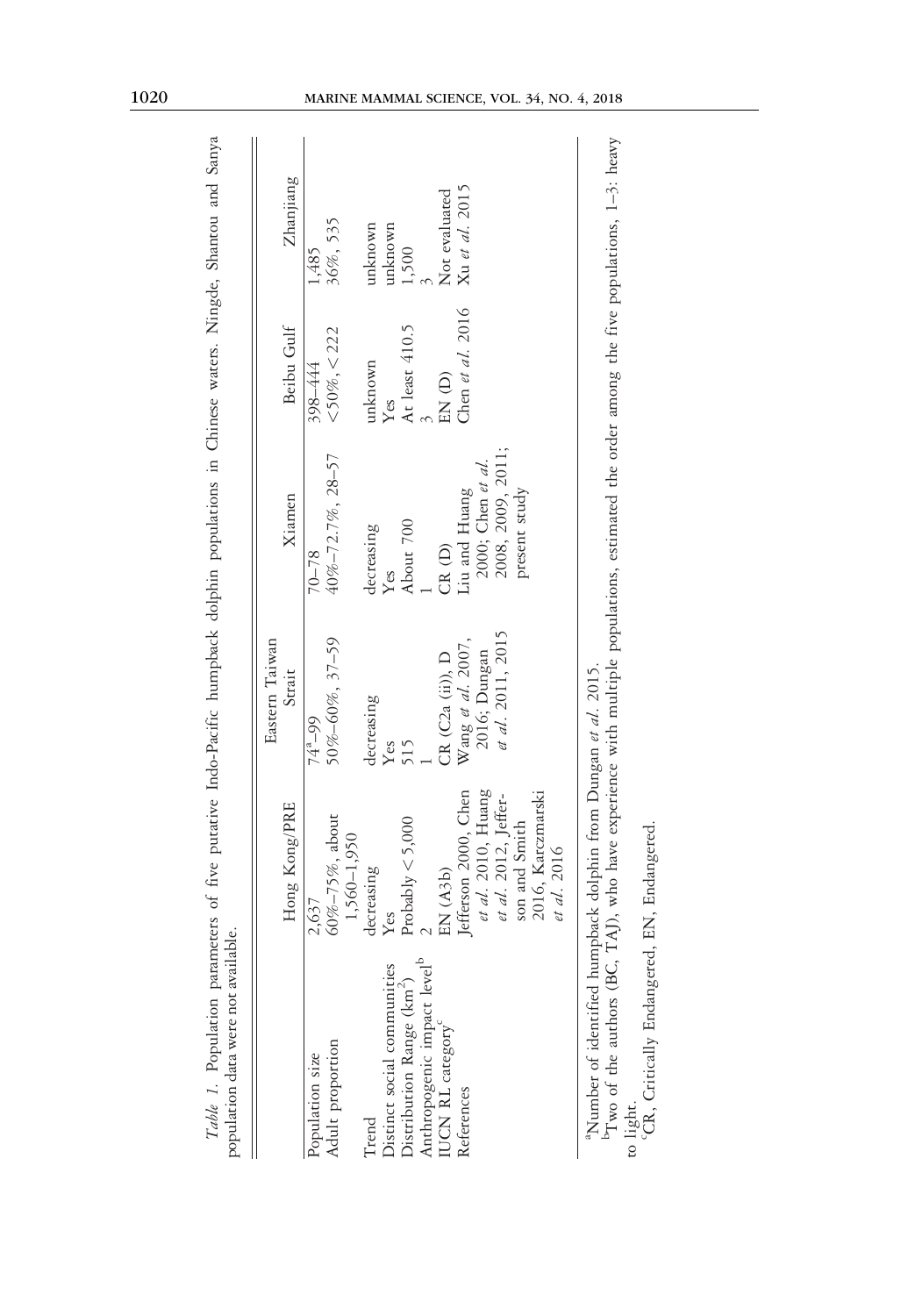

Figure 1. Five identified Indo-Pacific humpback dolphins, showing examples of anthropogenic injuries, possibly caused by fishing nets/ropes or collisions with vessels. Photographed by B. Chen.

## MATERIALS AND METHODS

### Study Site and Vessel-based Survey Protocol

Xiamen is located on the southeastern coast of China. Daily tide changes are normally semidiurnal, and the mean height of spring tides is about 5.68 m. The Jiulong River west of Xiamen is the most important local freshwater input source with a mean annual flux of  $>10^{10}$  m<sup>3</sup> (Chen *et al.* 2011).

From 2007 to 2010, photo-identification surveys were carried out (see survey route in Fig. 2) in an area of about 700  $km^2$ , including the entire Xiamen waters, and adjacent areas of Kinmen and Zhangzhou. The vessel-based survey method has been described in detail by Chen et al. (2011). Briefly, when weather permitted, in conditions of Beaufort  $\leq$ 3 and swells $\leq$ 1 m, surveys were undertaken aboard fishing vessels travelling at 7–13 km/h. At least two trained observers and the vessel driver searched for dolphins from the deck, which was 1–3 m above the water. When dolphins were sighted, the vessel approached them slowly. Locations were recorded using GPS (see sightings in Fig. 3), photos were taken with digital cameras equipped with 100–400 mm zoom lenses. Group size was counted in the field as the total number of dolphins in different pigmentation/age classes, i.e., unspotted calves (UC), unspotted juveniles (UJ), mottled (SJ), speckled (SS), spotted adults (SA), and unspotted adults (UA) (see Jefferson and Leatherwood 1997, Jefferson 2000, Jefferson et al. 2012).

### Photo-identification

All photos were graded as excellent, good, or poor, according to the clarity, focus, degree of contrast, relative angle, dorsal fin visibility, and distance to the subject. For minimizing the introduction of bias and to avoid misidentification, only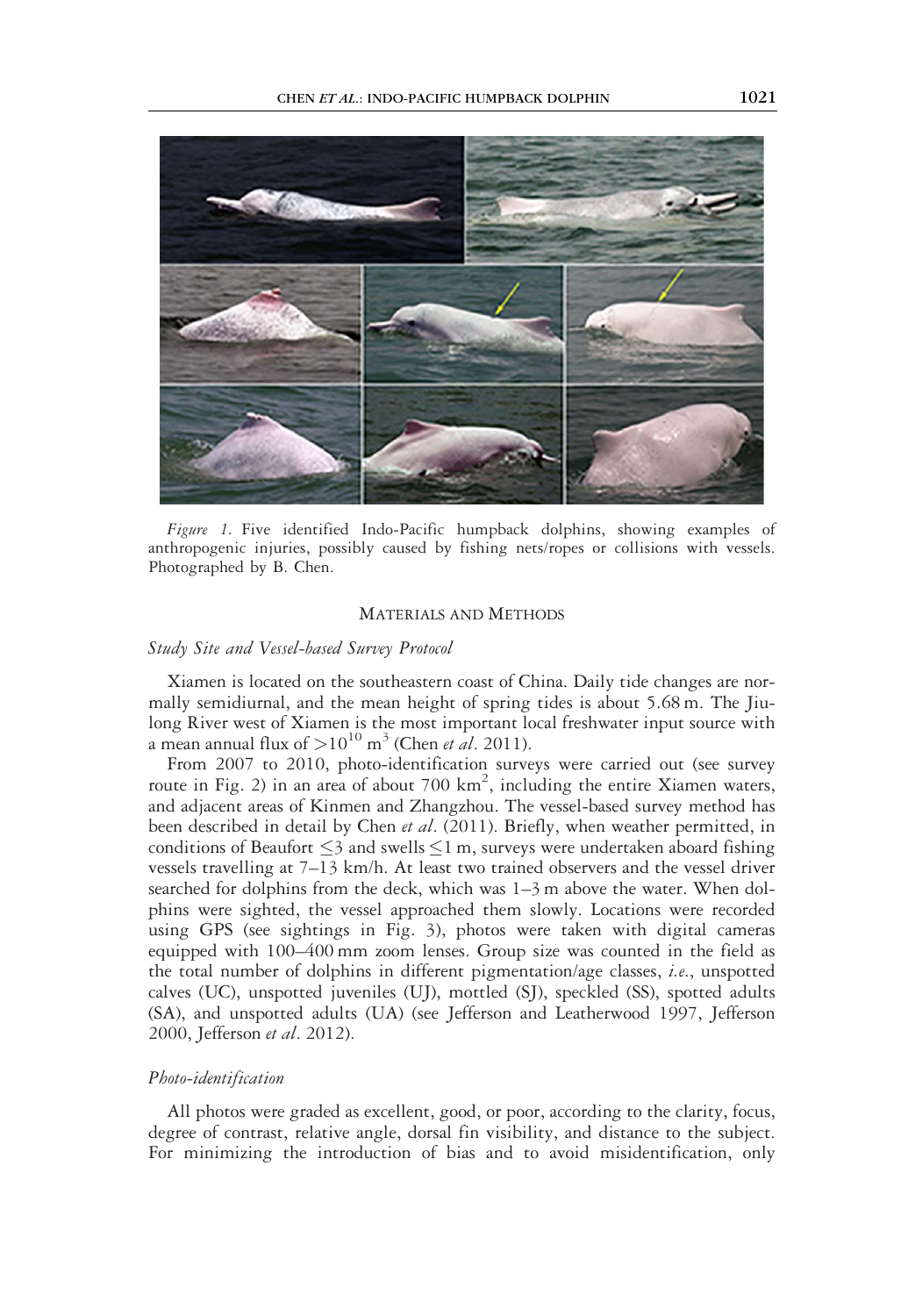

Figure 2. Map of the Xiamen area and survey route for Indo-Pacific humpback dolphins between 2007 and 2010. JRE: Jiulong River Estuary.



Figure 3. The distribution of Indo-Pacific humpback dolphin sightings between 2007 and 2010. JRE: Jiulong River Estuary.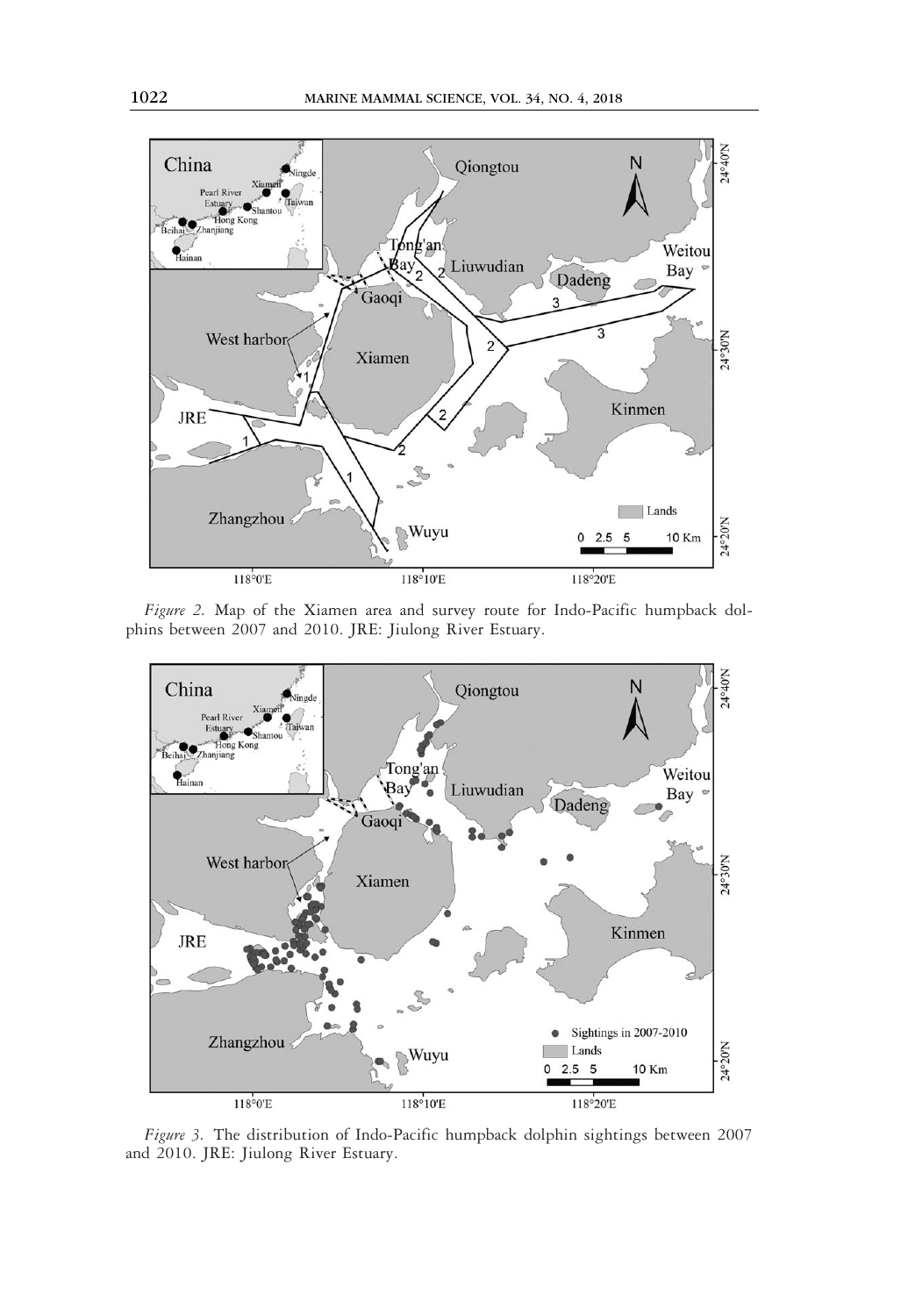

Figure 4. Examples of nine identified Indo-Pacific humpback dolphins in the Xiamen photo-identification catalog. Photographed by B. Chen.

excellent and good photos (see examples in Fig. 4) were used for individual identification. By examining scars, marks, and pigmentation/spotting patterns on or near the dorsal fin, individual humpback dolphins could be effectively identified during the study period (see Jefferson and Leatherwood 1997). Each individual in the catalog was given a unique name. Photographs from each encounter were matched against the catalog. If photographs of a dolphin did not match with any identified individual, it was added as a new entry. Specifically, the shape and scarring on the trailing edge of dorsal fin were compared when different sides of dolphins were matched. If an apparent difference was found, the dolphin in question was identified as a new individual.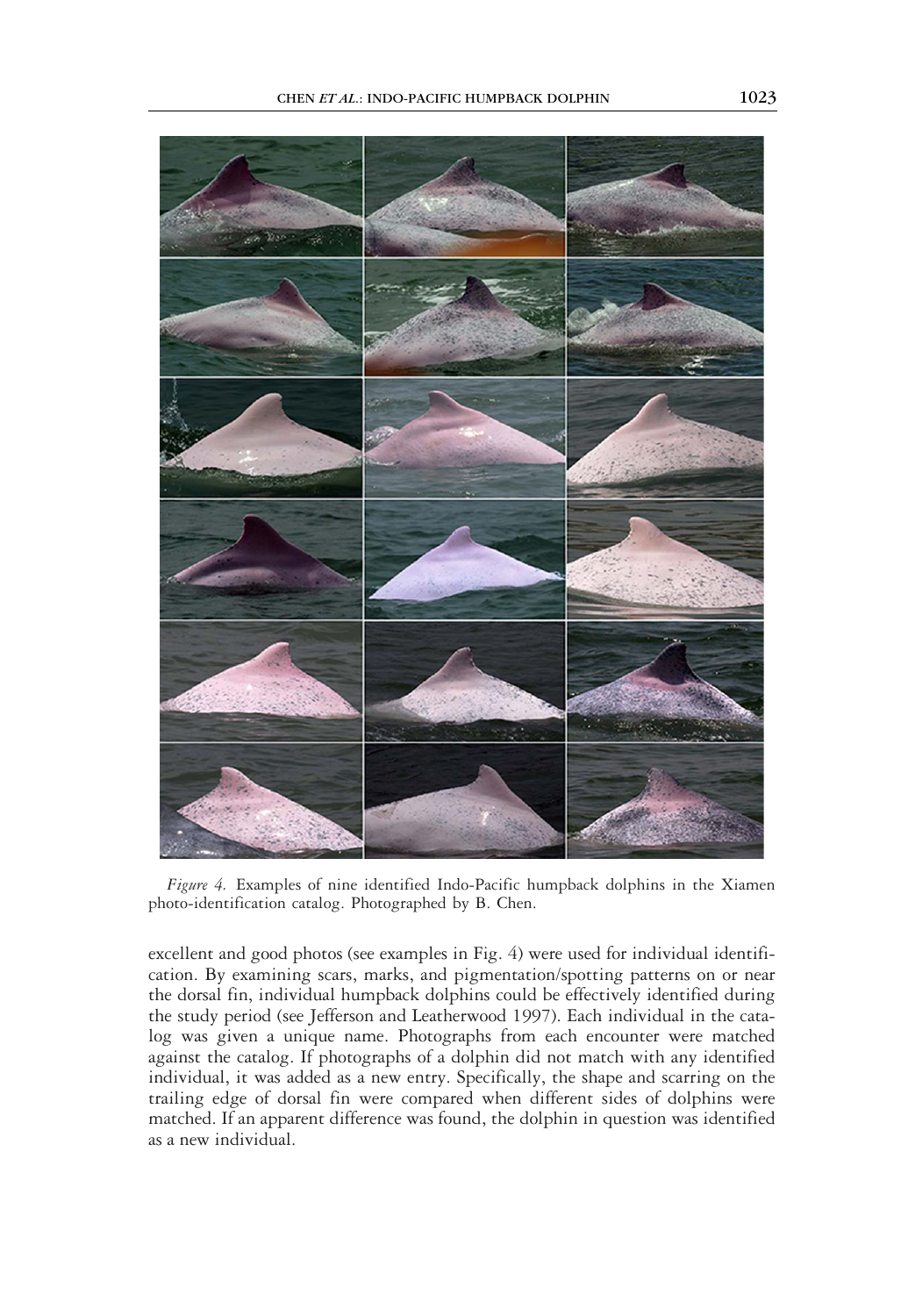In the CMR analysis, we assumed that: (1) individual marks did not change significantly during the study period, and if they did, misidentification probability was low, by combining scars and nicks with spotting patterns; (2) the probability of identifying all animals in a sample/occasion was approximately even—we strived to photograph each dolphin in a group, regardless of its apparent markings; (3) every marked animal in the population immediately after time  $(i)$  had the same probability of surviving to time  $(i + 1)$ ; and  $(4)$  all samples were instantaneous relative to the interval between occasion (i) and  $(i + 1)$ .

# Survival and Capture Probability Estimation

We estimated survival and capture probability using a Cormack-Jolly-Seber (CJS) model fit within Program MARK (Cooch and White 2011). We grouped the identification data of all marked individuals within each year to maximize the capture probability (Stensland et al. 2006), creating four sampling occasions. Prior to fitting CJS models, we examined goodness of fit (GOF) using the "program RELEASE GOF" test in MARK. The overall GOF result (TEST  $2 + TEST$   $3 = 1.0899$ ) was not significant ( $P = 0.7795$ ), indicating that the CJS model adequately fit the data. The CJS model is structured to estimate survival  $(\phi)$  and capture probability  $(\psi)$  (Lebreton et al. 1992, Alves et al. 2015). When fitting the CJS model, we used a logit links for both survival and capture probabilities. Parameters were estimated using simulated annealing, the "alternative optimization method" in MARK, which works well if there are multiple local maxima. The best approximating model was selected using Akaike's Information Criterion corrected for small sample sizes (AICc) (Burnham and Anderson 1998). We adjusted parameter variances using a variance inflation factor  $(\hat{c})$ , provided by the median  $\hat{c}$  estimator in MARK.

# Population Size Estimation

Because the Xiamen humpback dolphin population was likely open to birth and death during the 2007–2010 study period, we used an open population model to estimate abundance. The model we used is known as a POPAN model (Schwarz and Arnason 1996); these models are used to model the size of the "super-population", which is a hypothetical population that serves as a source of individuals from the population of interest. The super-population consists of the pool of all animals that entered the population during the study, through birth and immigration, and includes animals that leave the population through death or emigration. One feature of the model is that members of the super-population need not be present within the sampling area at all times. This is important because not all dolphins may be within the study area during each sampling period. Although dolphins are typically observed only within the entire study area (Liu and Huang 2000, Jefferson and Hung 2004, Chen et al. 2009, Chou et al. 2013), one individual has been observed in adjacent waters (Wu 2013). We fit POPAN models of abundance in MARK version 8.0 (White 2015). A suite of candidate models was developed to allow for fixed or timevarying effects on the entry probabilities  $(\beta)$ , apparent survival  $(\phi)$  and capture probabilities  $(p)$  in POPAN. We used logit link functions when estimating survival, capture probability, and the probability of entry; a log link was used when estimating abundance. Parameters were estimated using simulated annealing, the "alternative optimization method" in MARK, which works well if there are multiple local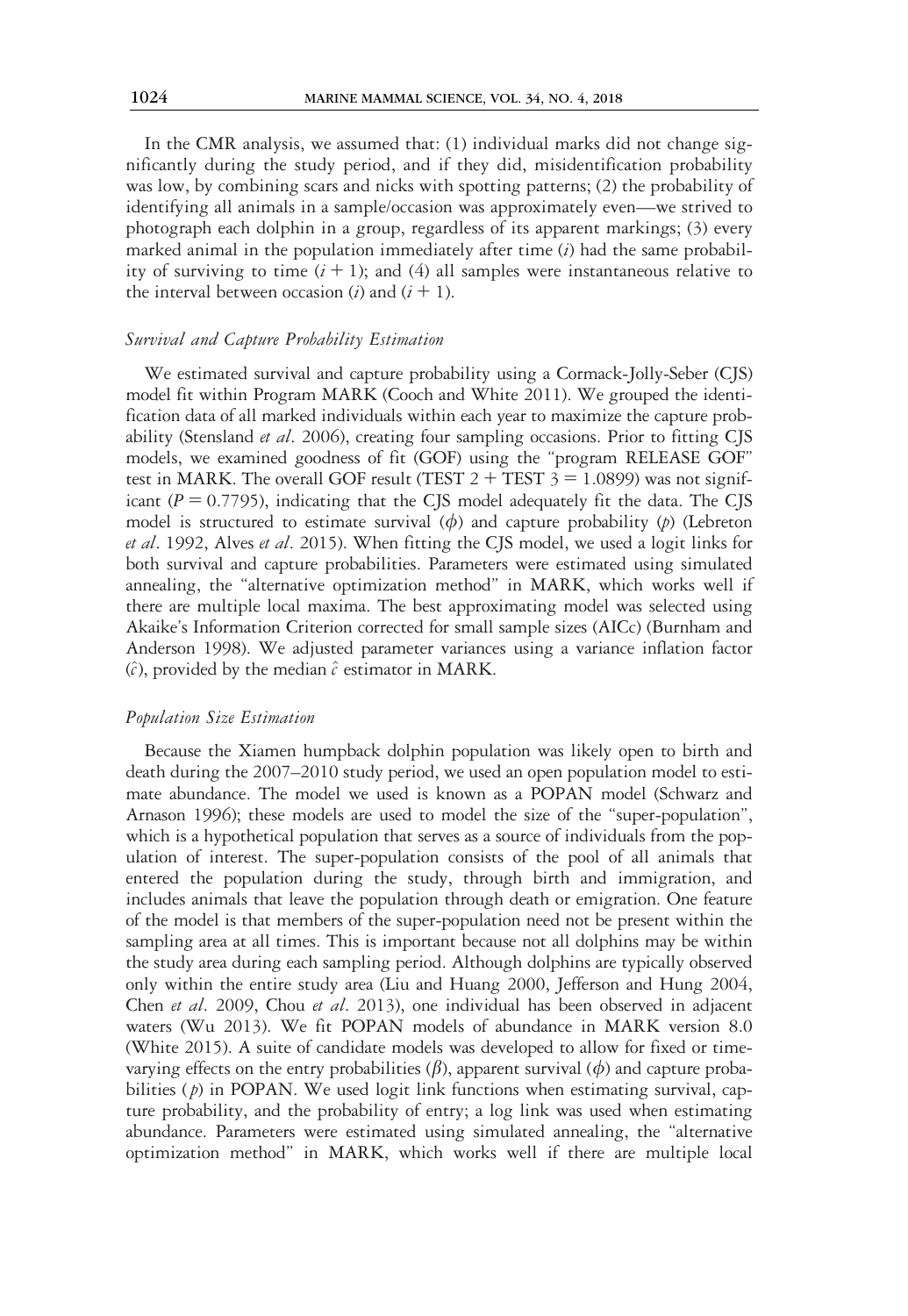maxima. The best approximating model was selected using Akaike's Information Criterion corrected for small sample sizes (AICc) (Burnham and Anderson 1998).

The estimate of population size from MARK only pertains to the number of identifiable animals within the entire population. The total population size (and its variance) can then be scaled upwards by taking into account the proportion of identifiable individuals ( $\theta$ ). In the present paper, we calculated  $\theta$  using the formula:  $\theta$  = number of humpback dolphin with marks/(number of dolphins with marks + number of dolphins without marks). The number of dolphins with marks was identified and counted with the aid of photography identification technology. The number of dolphins without marks was directly counted in the field. Although we cannot guarantee that unmarked dolphins were not double counted, the error of repeated counts is limited due to the small number of unmarked dolphins in any group, individuals' temporary discrimination, and comprehensive count methods: (1) Groups had an average of 7.2 dolphins, of which an average of 1.7 were unmarked. (2) The unmarked individuals included small gray unspotted calves, dark gray unspotted juveniles, or larger mottled dolphins. These dolphins could be discriminated from each other, especially when they were in one group. (3) For those dolphins with similar age, color, and body size, in some cases, some temporary character ( $e.g.,$  tooth-marks, algae films) can help us to discriminate them from each other. (4) Additionally, for those calves or juveniles without any temporary marks, we counted the number of unmarked dolphins that moved out of water simultaneously, or accumulate the number of unmarked dolphins that were far apart from each other. The  $\theta$  was calculated for each "group"; mean  $\theta$ was 0.791 with 95% confidence intervals of 0.748–0.834.

The total population size was adjusted by  $\theta$  using the formulas:

$$
N_{\text{mean}} = EN_{\text{mean}} / \theta_{\text{mean}}
$$
  

$$
N_{\text{lower}} = EN_{\text{lower}} / \theta_{\text{upper}}
$$
  

$$
N_{\text{upper}} = EN_{\text{upper}} / \theta_{\text{lower}}
$$

where  $N$  is the total population size,  $EN$  is the estimated number of identifiable dolphins, and  $\theta$  is the proportion of identifiable individuals. We also calculated 95% confidence intervals.

#### **RESULTS**

Between June 2007 and June 2010, 76 groups (including some solitary dolphins) were sampled/photographed on 202 d surveys (881.1 observation hours) in Xiamen (see sightings in Fig. 3). The data from 52 individually identified humpback dolphins (see examples of identified individuals in Fig. 4) were used for estimating survival and population size. The discovery curve of the cumulative number of humpback dolphins identified in Xiamen had begun to level off by 2008 (Fig. 5), though several new identifications were obtained in later surveys.

# Survival and Capture Probability

The estimate of  $\hat{c}$  from median  $\hat{c}$ , as run in Program MARK, was 0.8761. Rather than shrink our variances, we assumed  $\hat{c}$  was 1, as recommended by Cooch and White (2011).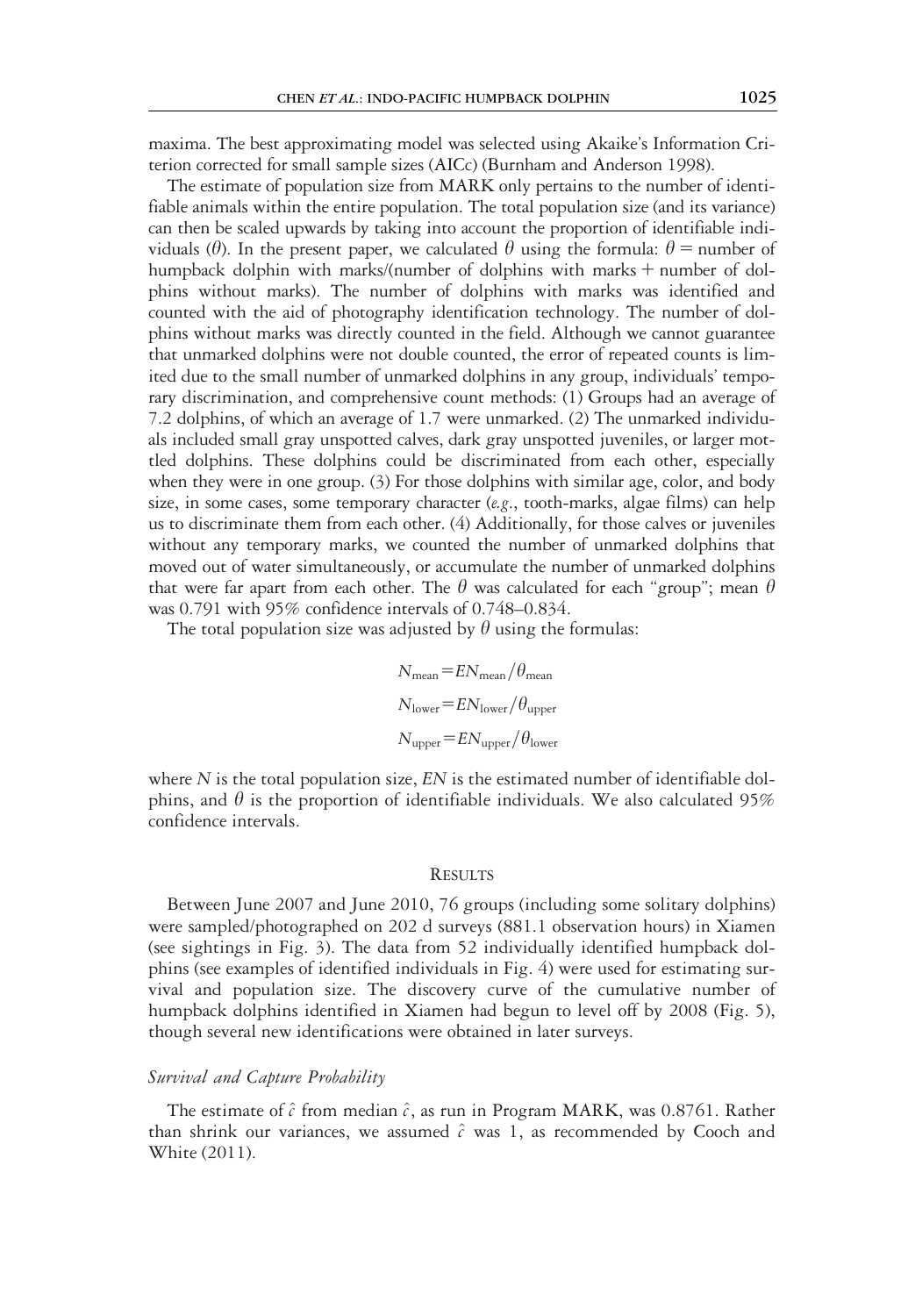

Figure 5. Discovery curve of the cumulative number of humpback dolphins identified between June 2007 and July 2010 in Xiamen, represented together with an index of survey effort in hours per month spent in the field. The different color columns show the seven sampling periods for exploring the effects of survey effort.

As suggested by Burnham and Anderson (1998), when the difference in AICc between two models is fewer than 2, both models fit to the data. The first two CJS models had 0.86 units difference of AICc (Table 2), indicating both models fit the data equally well. The fit of these two models were not significantly different  $(\gamma^2 = 1.379 \, P > 0.05)$ . The first model of  $\phi_c$  *p<sub>t</sub>* resulted in a constant apparent survival of 0.948 (95% CI: 0.922–0.966) (Table 3). The capture probability was 0.559 (95% CI: 0.393–0.713), 0.93 (0.636–0.99), and 0.813 (0.413–0.965), respectively, for 2007–2008, 2008–2009, and 2009–2010.

In order to explore the effects of uneven effort, we divided the data into seven sampling occasions with similar effort (175.3, 129.4, 139.2, 120.7, 120, 128.3, and 68.2 h; see Fig. 5, Table S2), and then examined a similar mode set as in the prior

|                       | Method Occasions | Model                |        |                | AICc         | Model    | Number<br>of<br>AICc AAICc Weight Likelihood parameters Deviance |        |
|-----------------------|------------------|----------------------|--------|----------------|--------------|----------|------------------------------------------------------------------|--------|
| <b>C<sub>IS</sub></b> | 4 occasions      | $\phi_c$ $p_t$       | 166.01 | $\theta$       | 0.52         |          | 4                                                                | 9.57   |
|                       |                  | $\phi_t$ $p_t$       | 166.87 |                | $0.86$ 0.34  | 0.65     |                                                                  | 8.20   |
|                       |                  | $\phi_c$ $\dot{p}_c$ | 169.31 |                | 3.30 0.10    | 0.19     | 2                                                                | 17.20  |
|                       |                  | $\phi_t$ $p_c$       | 171.01 |                | 5.00 0.04    | 0.08     | 3                                                                | 16.76  |
|                       | 7 occasions      | $\phi$ , $p_t$       | 271.34 | $\overline{0}$ | 0.9996       | 1        | 7                                                                | 111.67 |
|                       |                  | $\phi_c$ $\bar{p}_c$ | 287.00 |                | 15.66 0.0004 | 0.0004   | 2                                                                | 138.13 |
|                       |                  | $\phi_t$ $p_t$       | 1005.3 | 733.97 0       |              | $\Omega$ | 11                                                               | 836.35 |
|                       |                  | $\phi$ , $\phi$      | 1033.4 | 762.09 0       |              | $\Omega$ |                                                                  | 873.76 |

Table 2. The Cormack-Jolly-Seber (CJS) models fitted to the capture histories of all identified Indo-Pacific humpback dolphin in Xiamen, China, for apparent survival estimate. Goodness of fit results (TEST 2 + TEST 3) by Group:  $\chi^2 = 1.0899$ , df = 3, P = 0.7795;  $\chi^2$  = 25.2495, df = 11, P = 0.0084.

Note:  $\phi$ , apparent survival; p, recapture probability.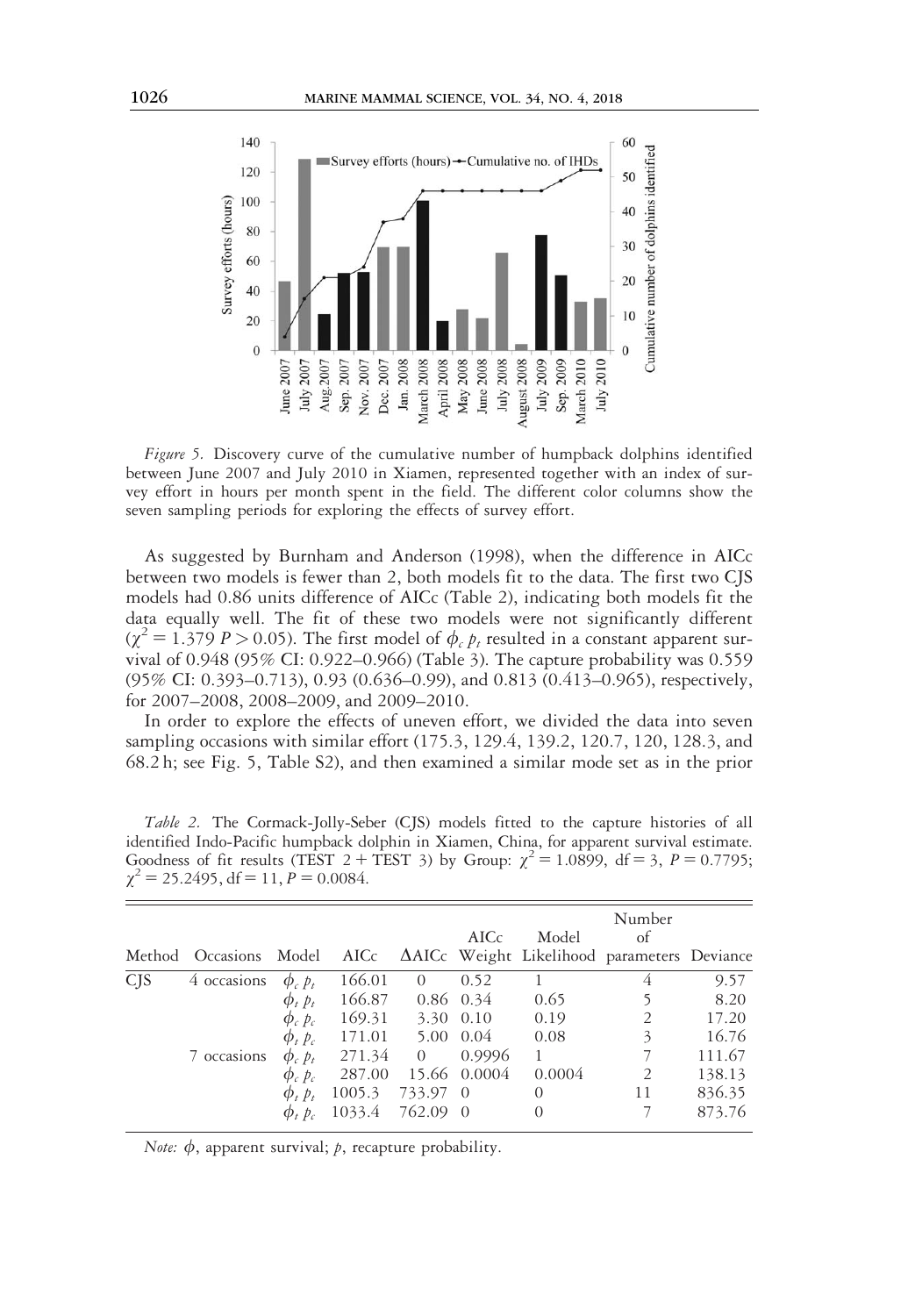|                           | Period    | Survival rate | SЕ     | Lower | Upper |
|---------------------------|-----------|---------------|--------|-------|-------|
| 4 occasions $(\phi, p_t)$ | 2007-2010 | 0.948         | 0.0111 | 0.922 | 0.966 |
| 7 occasions $(\phi, p_t)$ | 2007-2010 | 0.957         | 0.0146 | 0.918 | 0.978 |

Table 3. Estimate of survival and relative parameters of Indo-Pacific humpback dolphins in Xiamen, China, from the Cormack-Jolly-Seber (CJS) models.

analysis. The best approximating model assumed constant survival ( $\phi = 0.957$ ; 95% CI:  $= 0.918 - 0.978$  and time-dependent capture probability ( $p = 0.867$ , 0.781, 0.388, 0.444, 0.922, and 0.622 (Table 3).

# Population Size

We evaluated eight models with constant or time-varying effects on entry probabilities ( $\beta$ ), apparent survival ( $\phi$ ), and capture probabilities ( $\beta$ ) in POPAN. However, only three models were successfully fit (see list in Table 4).

There were about five AICc units between the first two models (Table 4). The best approximating model  $(\phi_t, p_t, \beta_t)$  had 12.4 times the AICc weight as the second model ( $\phi_t$   $p_c$   $\beta_t$ ). The likelihood value generated the same results, *i.e.*, the first model was better than the second model (12.5 times) ( $\chi^2$  = 9.735 P < 0.01). Essentially, the third model ( $\phi_t$   $p_c$   $\beta_c$ ) and the fourth model ( $\phi_t$   $p_c$   $\beta_t$ ) did not have support in the data.

The best approximating model ( $\phi_t$   $p_t$   $\beta_t$ ) estimated the number of identifiable dolphins as 56 (95% CI: 53–66) (Table 5). By adjusted by  $\theta$  of 0.791 (0.748– 0.834), the total population size was adjusted to 70 (95%CI: 63–88) (Table 5).

Similar to the survival estimate, the data from seven occasions with similar effort were also used to estimate population size. As a result, the first model of  $\phi$ . p.  $\beta$ . was significantly better than the other models (Table 4). This model generated a similar identifiable population size of 57 (54–66), and the adjusted total population size was 72 (65–88) (Table 5).

| Interval    | Model                        | AICc            | $\Delta AICc$ | AICc     | Model<br>Weight Likelihood parameters | Number<br>of | Deviance  |
|-------------|------------------------------|-----------------|---------------|----------|---------------------------------------|--------------|-----------|
| 4 occasions | $\phi_t$ $p_t$ $\beta_t$     | 252.15          | 0.00          | 0.92     |                                       | 9            | $-3.92$   |
|             | $\phi_t$ $\beta_t$ $\beta_c$ | 257.19          | 5.03          | 0.07     | 0.08                                  |              | 5.81      |
|             | $\phi_t$ , p. $\beta$ .      | 262.05          | 9.89          | 0.01     | 0.01                                  | 6            | 12.96     |
|             | $\phi_t$ $p_c$ $\beta_t$     | 52,592.2 52,340 |               | 0.00     | $\Omega$                              |              | 52,345.32 |
| 7 occasions | $\phi$ . p. $\beta$          | 150.95          | $\Omega$      |          |                                       | 4            | 7.54      |
|             | $\phi_t$ p. $\beta$ .        | 634.67          | 483.72        | $\Omega$ | $\Omega$                              | 9            | 480.27    |
|             | $\phi_t$ , p. $\beta$ .      | 634.82          | 483.87        | $\Omega$ | $\Omega$                              | $\circ$      | 480.42    |
|             | $\phi$ , $p$ , $\beta$       | 9.782.61        | 9,631.66      | $\Omega$ | $\Omega$                              | 11           | 9,623.59  |

Table 4. Capture/mark/recapture Open/POPAN models fitted to the capture histories of all identified Indo-Pacific humpback dolphin in Xiamen, China, for population size (N) estimate.

*Note:*  $\phi$  apparent survival; p, recapture probability;  $\beta$ , the entry probabilities.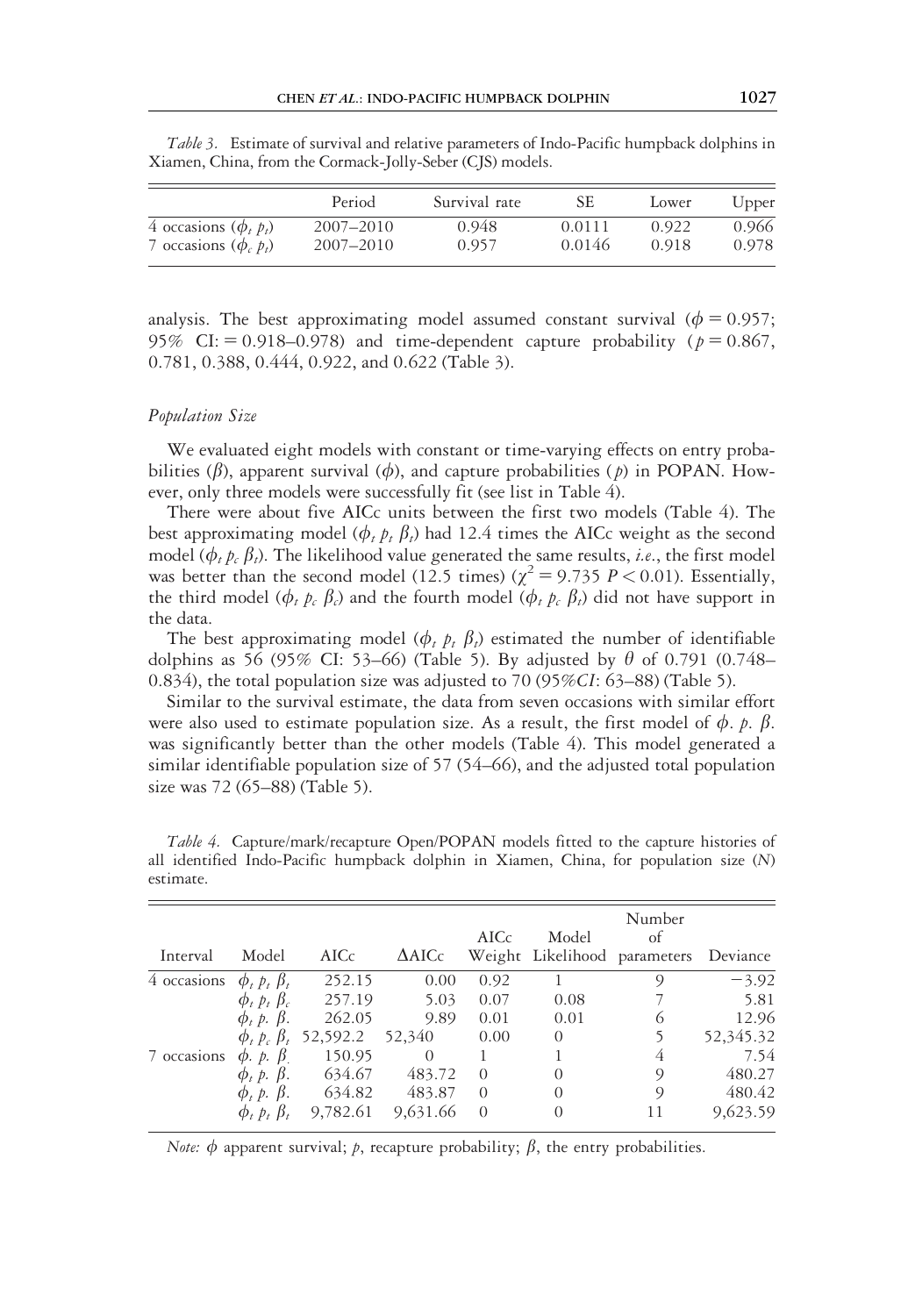|                       |              |       |                  | Identifiable<br>dolphins |        |                                                                    | Total<br>population<br>size |
|-----------------------|--------------|-------|------------------|--------------------------|--------|--------------------------------------------------------------------|-----------------------------|
|                       | Number<br>of |       |                  |                          |        |                                                                    |                             |
| Model                 | occasions    | Model | $\boldsymbol{N}$ | - SE                     | 95% CI | $\theta$ (95% CI)                                                  | N 95% CI                    |
| Open/<br><b>POPAN</b> | 4            |       |                  |                          |        | $\phi_t$ $p_t$ $\beta_t$ 56 2.85 53-66 0.791(0.748-0.834) 70 63-88 |                             |
| Open/<br><b>POPAN</b> |              |       |                  |                          |        | $\phi$ , p, $\beta$ 57 4.20 54–66 0.791(0.748–0.834) 72 65–88      |                             |

Table 5. Estimate of population size and relative parameters of Indo-Pacific humpback dolphins in Xiamen, China, from open capture/mark/recapture model.

Note:  $\phi$  apparent survival; p recapture probability;  $\beta$  the entry probabilities. The total population size was calculated using identifiable dolphins divided by  $\theta$ . In this table, we only record an integer, but we calculated total population size using the precise true number.

#### **DISCUSSION**

### Apparent Survival

This study is the first concerted effort to estimate apparent survival for the Xiamen Indo-Pacific humpback dolphin population. The Xiamen population inhabits Xiamen waters year-round (Liu and Huang 2000) and the mean linear range is no more than 36.2 km (Chen et al. 2011), and therefore permanent emigration could be assumed to be low. Consequently, apparent survival should be representative of true survival. Only one humpback dolphin has been found outside the study area; a humpback dolphin (white adult, less spots) was found in Quanzhou waters in December 2011 (Wu 2013), which is at least 70 km away from Xiamen. This dolphin did not match known dolphins in Xiamen. Therefore, mixing between Quanzhou and Xiamen humpback dolphins is apparently rare. Our survival and population size analysis is likely representative of the Xiamen population.

Although POPAN models can also estimate survival, we relied on survival estimates from the CJS model because we suspected survival estimates were more reliable with a small data set because the CJS model has fewer parameters. For a reliable survival estimate, Buckland (1990) suggested that sighting probabilities should be at least 0.2 in a given year. Our  $p$  estimates (0.559, 0.93, and 0.813) were higher than the recommended 0.2. CJS generated a reliable constant survival of 0.948 (0.922–0.966). Although uneven annual survey effort possibly affects the survival estimate, data with similar survey effort (seven occasions) generated a similar survival of 0.957 (0.918–0.978). All these results support a survival rate of greater than 0.94 for the Xiamen humpback dolphin population. It is important to note that since the animals in our MCR analysis included some younger dolphins with distinguishable and stable marks, our estimate showed the survival of subadults, adults, and some younger dolphins. Therefore, the survival might be lower than the adult and subadults' true survival, but higher than the true survival of the whole population. Although some uncertainty exists, future research may provide some insights.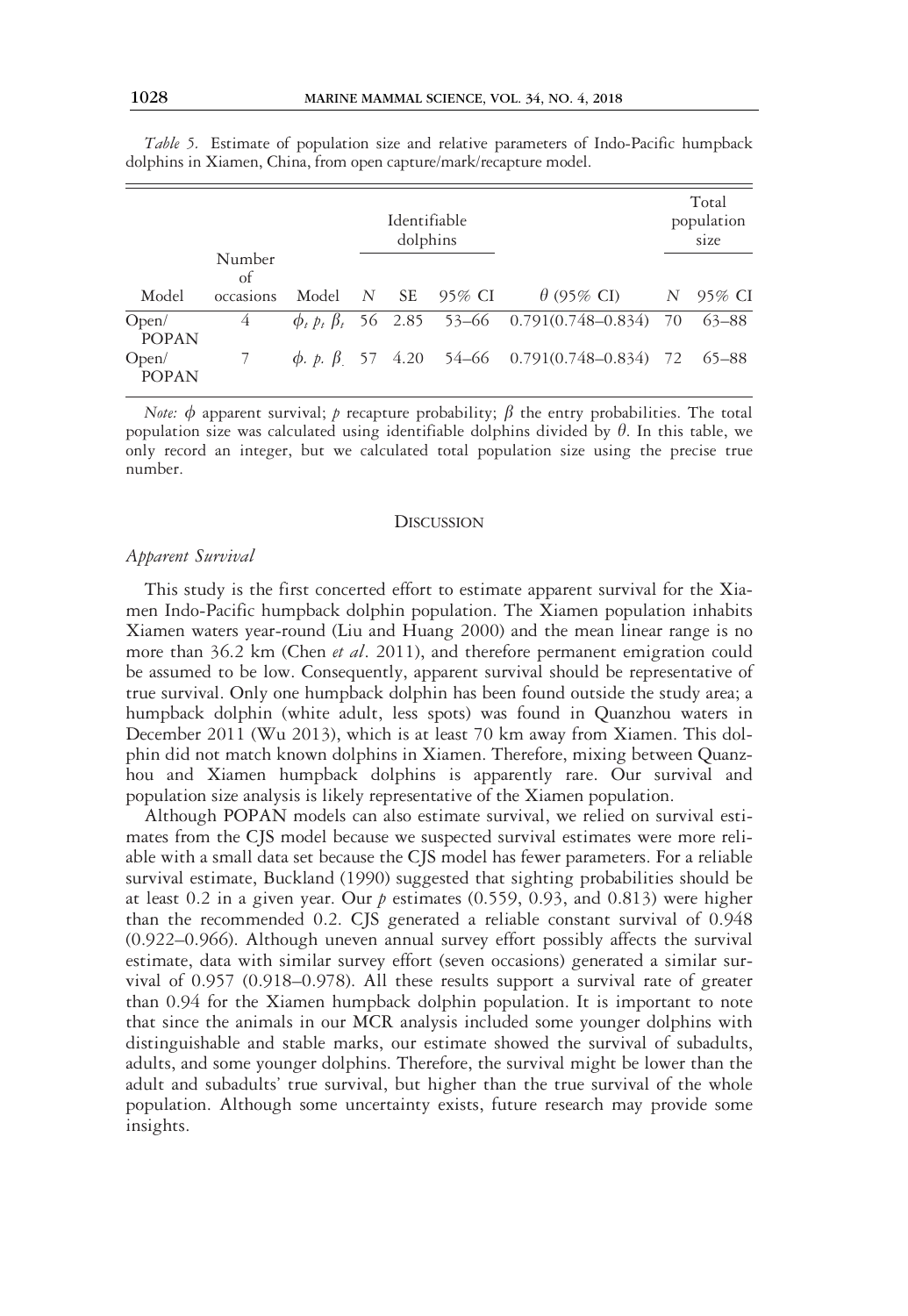An important question is whether survival is at or above the threshold necessary to sustain the population over time. Survival rates estimated here are higher than for humpback dolphins in coastal waters of Bangladesh, where apparent survival for adults and juveniles was estimated to be  $0.85$  (95% CI: 0.725–0.919) (Smith et al. 2015). In the Pearl River Estuary, the mortality rates of adult humpback dolphins from 10 yr to 25 yr range from about 0.03 to 0.15 (survival approximately 0.85– 0.97), and this "population" was estimated to be declining at a continuous annual rate of 2.46% (Huang et al. 2012). Slooten and Lad (1991) have calculated that the minimum  $\phi$  required for population growth is 0.91 for Hector's dolphin (Cephalorhynchus hectori) populations within the most optimistic reproductive scenario. The survival of humpback dolphin in Xiamen Bay  $(20.948)$  was much higher than that for humpback dolphins in Bangladesh and the Pearl River Estuary, and also for Hector's dolphin, which seems to be reason for some optimism about the future of this population.

# Population Size Estimates, Trend and IUCN Category

This research produced an average total population size of 72 (95% CI: 65–88) individuals, which gives us a profile of the Xiamen population. It is still challenging to obtain the exact population size, due to the population dynamics of birth, death, statistical bias, *etc*. In the  $\theta$  estimate, the total number of individuals in each group was calculated in combination with field direct counts and adjustment by photography. For those calves or juveniles without reliable marks  $(i.e.,$  scars, pigmentation, tooth marks), we estimated numbers by experience in the field, which could produce bias. This bias should be low due to low proportion (20.9%) of unmarked calves or juveniles in a group.

Xiamen humpback dolphin abundance/population size has been reported before. For periods in the late 1990s, Liu and Huang (2000) estimated fewer than 100 humpback dolphins, and Jefferson and Hung (2004) used line-transect methods that produced an estimate of approximately 80 dolphins. Chen et al. (2008) produced an estimate of 86 ( $CV = 20.16\%$ ) using line-transect methods. With the application of photographic techniques, we earlier reported 76 (43–109) humpback dolphins using the CMR method (Chen *et al.* 2009). But in the early years of that study, researchers were unfamiliar with photographic techniques, which might have resulted in low photographic probability. As such, the present estimate was necessary and valuable for reassessing the population size ( $N = 72,95\%$  CI: 65–88) using relatively consistent data from 2007 to 2010 and based on refined photographic techniques.

Although there is general agreement, with all estimates below 100 individuals, due to different methods, the present results could not be directly compared with those of previous research. The population trend remains unknown. We introduced the encounter rate (individuals/km survey tracks), and found that in 2004 (0.077, Chen et al. 2009) and 2008–2012 (0.082; BC, unpublished data) these were lower than that in 1990s (0.138, Liu and Huang 2000). We agree with Liu and Huang's (2000) deduction that the Xiamen humpback dolphin population was possibly declining. In the 1960s, 36 individuals in Xiamen were killed by fishermen, who were testing their potential commercial use (Wang 1965). This large capture suggests that there may have been a much higher abundance in the early 1960s than currently. Therefore, the Xiamen population has likely declined since the 1960s (nearly three generations, see Taylor et al. 2007), and this is supported by results of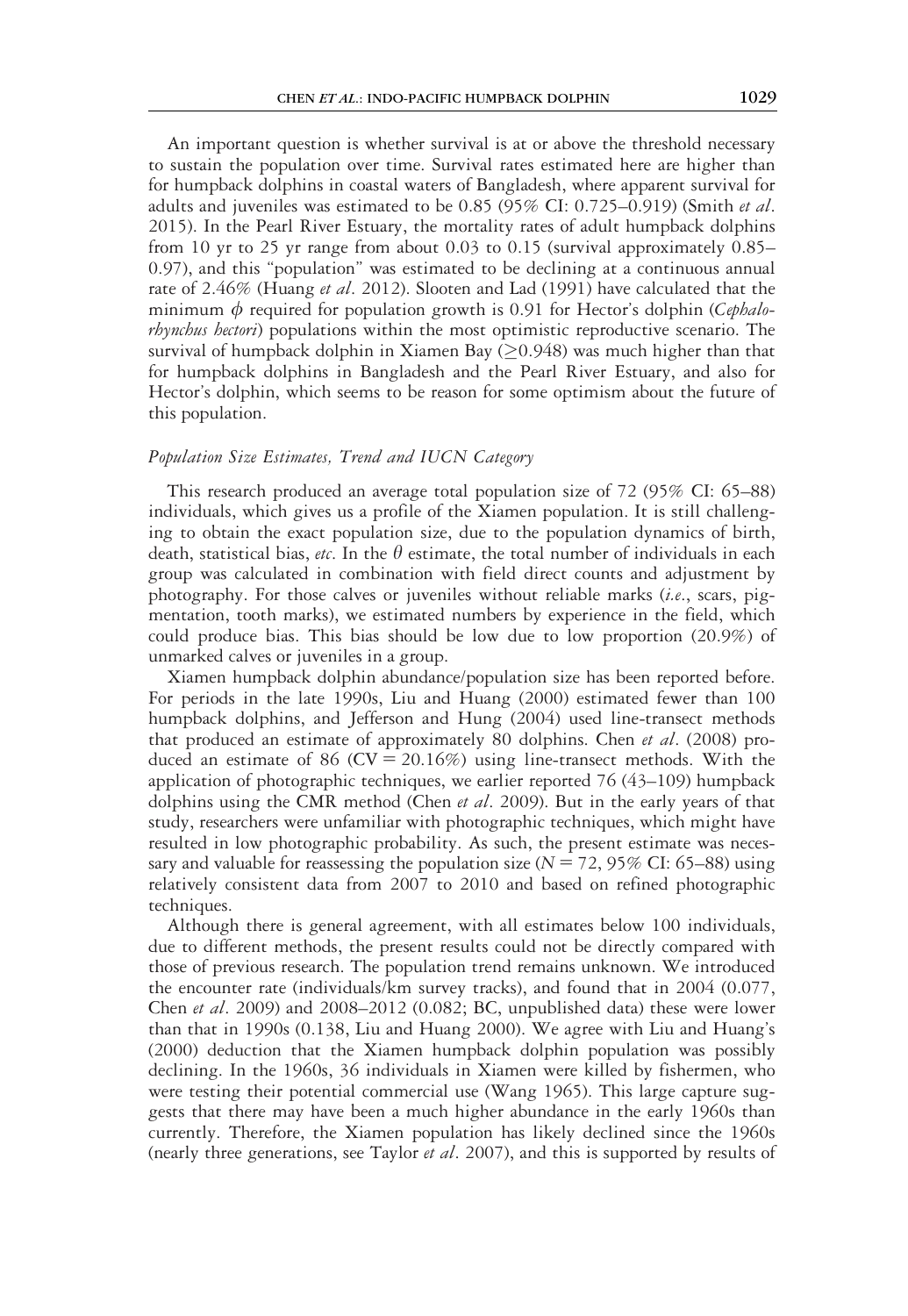fishermen interviews, while in the recent decade, the population is possibly somewhat more stable.

The 95% CI of population size of the Xiamen humpback dolphins was 63–88, which is in agreement with information from previous studies (Liu and Huang 2000, Jefferson and Hung 2004, Chen et al. 2009). Based on our field records during 2007– 2010 and 2012, excluding calves and juveniles (UC, UJ), 72.7% of individuals (i.e., 47–64) are subadults and adults (SJ, SS, SA, and UA). Considering the adult proportion (ca. 65.7%) of all identified individuals, approximately 30–42 individuals would be considered to be adults. This number is just below the threshold of 50 individuals that meets the Red List Criterion D of Critically Endangered (CR).

Xiamen humpback dolphins face some of the most serious anthropogenic impacts among the putative Chinese populations. There is no evidence that the current disturbance or threats, such as port construction, busy vessel traffic, prey depletion, etc., will cease or be largely mitigated in the near future. Based on small population size, the Xiamen population of humpback dolphins is considered to be at some risk of local extinction. The uncertainty about its distinctness should not delay nor hamper conservation efforts, as in any event, it can be considered to be a stock for management. It should be given the highest priority of protection among those populations in mainland China. Future monitoring efforts should be focused on the improvement of our understanding of the population's current status,  $e.g.,$  distribution patterns and long-term survival. Finally, anthropogenic threats should be quantitatively evaluated as soon as possible, and a conservation plan should be developed and implemented for this population to ensure its long-term survival.

#### **ACKNOWLEDGMENTS**

Data were collected with approval from the Oceans & Fisheries Bureau of Xiamen, China, and from the Animal Research Ethics Committee of Nanjing Normal University. The methods were carried out in accordance with the approved guidelines. The present study was financially supported by the National Key Programme of Research and Development, Ministry of Science and Technology (2016YFC0503200), the National Natural Science Foundation of China (31630071, 31300456), NSF of Jiangsu Province of China (BK20171475), Ocean Park Conservation Foundation Hong Kong, OPCFHK (MM01-1213, MM01-1314) the Priority Academic Program Development of Jiangsu Higher Education Institutions (PAPD). Thanks to fishermen S. Ke and P. Li, who assisted with conducting the field surveys; and H. Ji, L. Wang, and Y. Chen for their help in data collection. We thank John Citta and two anonymous reviewers for their constructive suggestions.

## LITERATURE CITED

- Alves, F., A. Dinis, C. Nicolau, C. Ribeiro, M. Kaufmann, C. Fortuna and L. Freitas. 2015. Survival and abundance of short-finned pilot whales in the archipelago of Madeira, NE Atlantic. Marine Mammal Science 31:106–121.
- Buckland, S. T. 1990. Estimation of survival rates from sightings of individually identifiable whales. Report of the International Whaling Commission. (Special Issue 12):149–153.
- Burnham, K. P., and D. R. Anderson. 1998. Model selection and inference: A practical information-theoretic approach. Springer-Verlag, New York, NY.
- Cantor, M., L. L. Wedekin, F. G. Daura-Jorge, M. R. Rossi-Santos and P. C. Simões-Lopes. 2012. Assessing population parameters and trends of Guiana dolphins (Sotalia guianensis): An eight-year mark-recapture study. Marine Mammal Science 28:63-83.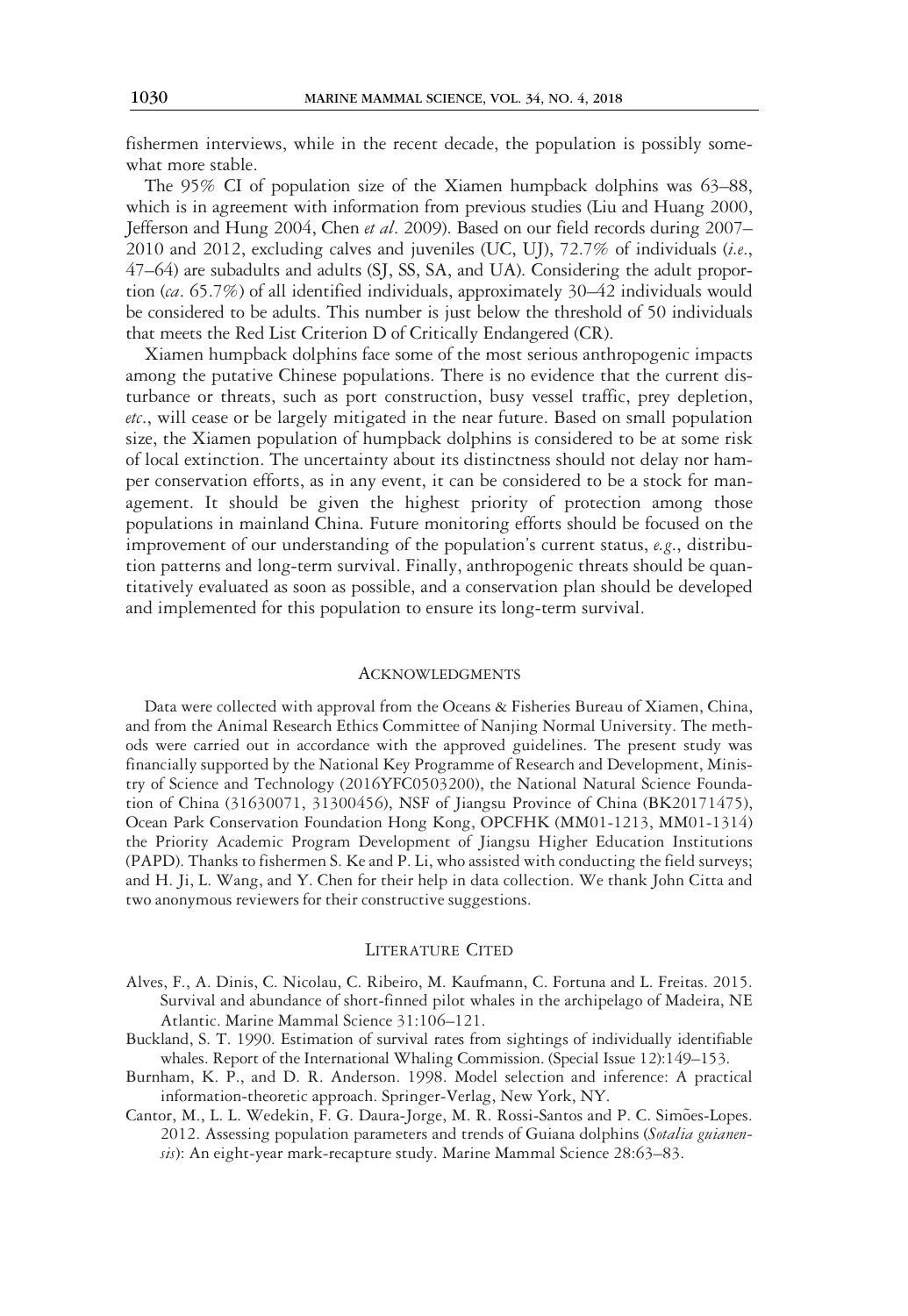- Chen, B., D. Zheng, F. Zhai, X. Xu, P. Sun, Q. Wang and G. Yang. 2008. Abundance, distribution and conservation of Chinese white dolphins (Sousa chinensis) in Xiamen, China. Mammalian Biology 2008 73:156–164.
- Chen, B., D. Zheng, G. Yang and K. Zhou. 2009. Distribution and conservation of the Indo-Pacific humpback dolphin in China. Integrative Zoology 4:240–247.
- Chen, T., S. K. Hung, Y. Qiu, X. Jia, T. A. Jefferson. 2010. Distribution, abundance, and individual movements of Indo-Pacific humpback dolphins (Sousa chinensis) in the Pearl River Estuary, China. Mammalia 74:117–125.
- Chen, B., D. Zheng and J. Ju, X. Xu, K. Zhou and G. Yang. 2011. Range patterns of resident Indo-Pacific humpback dolphins (Sousa chinensis, Osbeck 1765) in Xiamen, China: Implications for conservation and management. Zoological Studies 50:751–762.
- Chen, B., X. Xu, T. A. Jefferson, P. A. Olson, Q. Qin, H. Zhang, L. He and G. Yang. 2016. Conservation status of the Indo-Pacific humpback dolphin (Sousa chinensis) in the northern Beibu Gulf, China. Advances in Marine Biology 73:119–139.
- Chou, L. S., W. L. Chang, Y. J. Wu and H. Y. Yu. 2013. Indo-Pacific humpback dolphins in the waters of Kinman: Distribution, habitat usage and population structure. Journal of National Parks (Taiwan) 23:1–10.
- Conn, P. B., A. M. Gorgone, A. R. Jugovich, B. L. Byrd and L. J. Hansen. 2011. Accounting for transients when estimating abundance of bottlenose dolphins in Choctawhatchee Bay, Florida. Journal of Wildlife Management 75:569–579.
- Cooch, E., and G. White. 2011. Program MARK, A gentle introduction. 10th edition. 897 pp. Available at http://www.phidot.org/software/mark/docs/book/.
- Dungan, S. Z., K. N. Riehl, A. Wee and J. Y. Wang. 2011. A review of the impacts of anthropogenic activities on the critically endangered eastern Taiwan Strait Indo-Pacific humpback dolphins (Sousa chinensis). Journal of Marine Animals and Their Ecology 4:3–9.
- Dungan, S. Z., J. Y. Wang, C. C. Araujo, S. Yang and B. N. White. 2015. Social structure in a critically endangered Indo-Pacific humpback dolphin (Sousa chinensis) population. Aquatic Conservation Marine & Freshwater Ecosystem 26:517–529.
- Huang, S., L. Karczmarski, J. Chen, et al. 2012. Demography and population trends of the largest population of Indo-Pacific humpback dolphins. Biological Conservation 147: 234–242.
- Jefferson, T. A. 2000. Population biology of the Indo-Pacific humpbacked dolphin in Hong Kong waters. Wildlife Monographs 144:1–65.
- Jefferson, T. A., and S. Leatherwood. 1997. Distribution and abundance of Indo-Pacific hump-backed dolphins (Sousa chinensis, Osbeck 1765) in Hong Kong waters. Asian Marine Biology 14:93–110.
- Jefferson, T. A., and S. K. Hung. 2004. A review of the status of the Indo-Pacific humpback dolphin (Sousa chinensis) in Chinese waters. Aquatic Mammals 30:149-158.
- Jefferson, T. A., and H. C. Rosenbaum. 2014. Taxonomic revision of the humpback dolphins (Sousa spp.), and description of a new species from Australia. Marine Mammal Science 30:1494–1541.
- Jefferson, T. A., and B. D. Smith. 2016. Re-assessment of the conservation status of the Indo-Pacific humpback dolphin (Sousa chinensis) using the IUCN Red List criteria. Advances in Marine Biology 73:1–26.
- Jefferson, T. A., S. K. Hung, K. M. Robertson and F. I. Archer. 2012. Life history of the Indo-Pacific humpback dolphin in the Pearl River Estuary, southern China. Marine Mammal Science 28:84–104.
- Karczmarski, L., S. Huang, C. K. M. Or, et al. 2016. Humpback dolphins in Hong Kong and the Pearl River Delta: Status, threats, and conservation challenges. Advances in Marine Biology 73:27–64.
- Lebreton, J. D., K. P. Burnham, J. Clobert and D. R. Anderson. 1992. Modelling survival and testing biological hypotheses using marked animals: A unified approach with case studies. Ecological Monographs 62:67–118.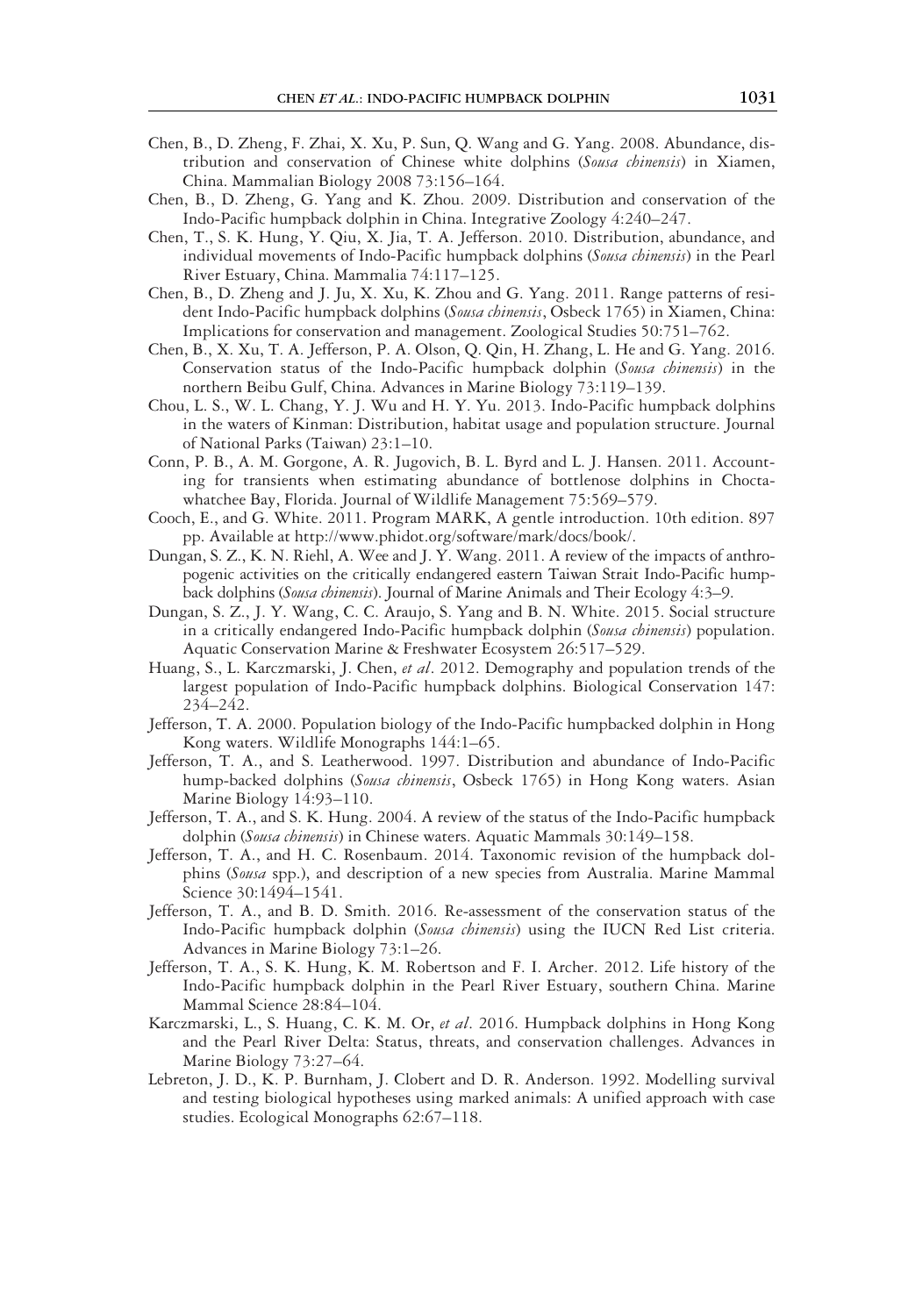- Liu, W., and Z. Huang. 2000. Distribution and abundance of Chinese white dolphins (Sousa chinensis) in Xiamen. Acta Oceanologica Sinica 22:95–101 (in Chinese).
- Mizroch, S. A., L. M. Herman, J. M. Straley, et al. 2004. Estimating the adult survival rate of central North Pacific humpback whales (Megaptera novaeangliae). Journal of Mammalogy 85:963–972.
- Reeves, R. R., M. L. Dalebout, T. A. Jefferson, et al. 2008. Sousa chinensis (eastern Taiwan Strait subpopulation). The IUCN Red List of Threatened Species; Version 2014. 3. IUCN, Gland, Switzerland.
- Rosel, P. E., K. D. Mullin, L. Garrison, et al. 2011. Photo identification capture-markrecapture techniques for estimating abundance of bay, sound and estuary populations of bottlenose dolphins along the US East Coast and Gulf of Mexico: A workshop report. U.S. Department of Commerce, NOAA Technical Memorandum NMFS-SEFSC 621. 30 pp.
- Slooten, E., and F. Lad. 1991. Population biology and conservation of Hector's dolphin. Canadian Journal of Zoology 69:1701–1707.
- Stensland, E., I. Carlén and A. Särnblad, A. Bignert and P. Berggren. 2006. Population size, distribution, and behavior of Indo-Pacific bottlenose (Tursiops aduncus) and humpback (Sousa chinensis) dolphins off the south coast of Zanzibar. Marine Mammal Science 22: 667–682.
- Smith, B. D., R. M. Mansur, S. Strindberg, J. Redfern and T. Moore. 2015. Population demographics, habitat selection, and a spatial and photographic analysis of bycatch risk of Indo-Pacific humpback dolphins Sousa chinensis and bottlenose dolphins Tursiops aduncus in the northern Bay of Bengal, Bangladesh. International Whaling Commission Scientific Committee Report SC/66a/SM/19.
- Schwarz, C. J., and A. N. Arnason. 1996. A general methodology for the analysis of capturerecapture experiments in open populations. Biometrics 52:860–873.
- Taylor, B. L., S. J. Chivers, J. Larese and W. Perrin. 2007. Generation length and percent mature estimates for IUCN assessments of cetaceans. Administrative Report LJ-07-01, National Marine Fisheries Service, Southwest Fisheries Science Center, 8604 La Jolla Shores Drive, La Jolla, CA.
- Tyne, J. A., K. H. Pollock, D. W. Johnston and L. Bejder. 2014. Abundance and survival rates of the Hawai'i Island associated spinner dolphin (Stenella longirostris) Stock. PLOS ONE 9:e86132.
- Wang, W. Y. 1965. Preliminary observations on *Sotalia sinensis* off the coast of Xiamen. Newsletter of Fujian Fisheries Society 3–4:16–21 (in Chinese).
- Wang, D., R. Liu, Q. Zhao, G. Yang, X. Xu, Z. Huang, J. Xin and B. Chen. 2003. Pathological anatomy and analysis of death causes for a Chinese white dolphin. Acta Theriologica Sinica 23:183–184.
- Wang, J. Y., S. K. Hung, S. C. Yang and T. A. Jefferson. 2007. Distribution, abundance and conservation status of the eastern Taiwan Strait population of Indo-Pacific humpback dolphins, Sousa chinensis. Mammalia 71:157–165.
- Wang, J. Y., S. C. Yang, P. F. Fruet, F. G. Daura-Jorge and E. R. Secchi. 2012. Mark-recapture analysis of the Critically Endangered eastern Taiwan Strait population of Indo-Pacific humpback dolphins (Sousa chinensis): Implications for conservation. Bulletin of Marine Science 88:885–902.
- Wang, J. Y., K. N. Riehl, M. N. Klein, et al. 2016. Biology and conservation of the Taiwanese humpback dolphin, Sousa chinensis taiwanensis. Advances in Marine Biology 73:91-117.
- White, G. C. 2015. Mark and recapture parameter estimation. Available at http:// www.cnr.colostate.edu/\_gwhite/mark/mark.htm.
- Wu, F. 2013. Investigations on distribution and population size of Chinese white dolphin (Sousa chinensis) along the coastal waters of Fujian Province, People's Republic of China. M.Sc. thesis, Shandong University, Shandong, People's Republic of China. 85 pp.